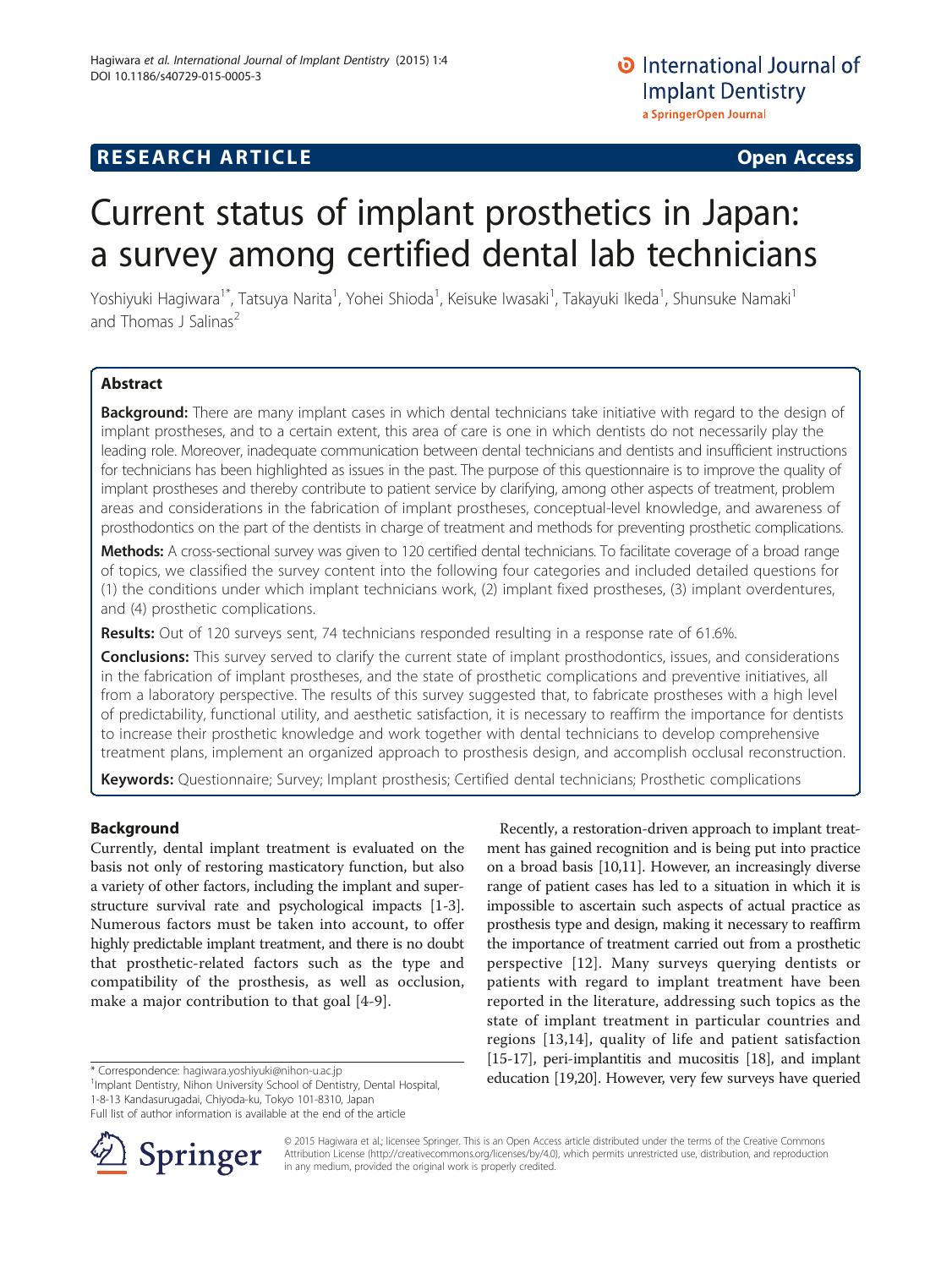<span id="page-1-0"></span>dental technicians, whose job it is to fabricate implant prostheses [\[21](#page-9-0),[22\]](#page-9-0).

Dental technicians play a major role in current implant treatment because of increases in both the importance of their participation as part of the treatment team from the treatment planning stage [\[21\]](#page-9-0) and the frequency of prosthesis repairs, refabrication, and related procedures in the event of prosthetic complications. In particular, the types of prosthetic complications being experienced and associated trends are becoming clear thanks to numerous systematic reviews undertaken recently to investigate the implant complications. Fixed prostheses are prone to issues such as screw loosening, crown detachment, and fracturing of the veneering material on a frequent basis [[23-27\]](#page-9-0). Similarly, implant overdentures are frequently affected by progressive loosening of attachments, denture base fractures, and a sequential need for relining [\[28,29](#page-9-0)]. However, because understanding the status of these complications is based on the results of surveys targeting dentists, information is needed on the situation as seen from the standpoint of implant technicians, to clarify the causes of these complications and the techniques for dealing with them. Issues including inadequate communication between dental technicians and dentists and insufficient instructions for technicians have been pointed out in the past [[21,30,31\]](#page-9-0). These reports derive from surveys targeting older fixed or removable prosthesis designs, leaving it unclear not only whether those issues have been rectified in the face of expanding use of implant prostheses in recent years, but also to what degree the opinions and wishes of dental technicians are being reflected in implant treatment.

This survey consists of a questionnaire targeting the certified dental technicians of the Japanese Society of Oral Implantology (JSOI) [\[32\]](#page-9-0) who are primarily involved in fabricating dental implant restorations. It was formulated to clarify the current status of implant prostheses from a prosthetic and technician-oriented standpoint through questions addressing current trends among dental implant technicians, fixed prostheses, implant overdentures, and prosthetic complications and measures. The certified dental technicians of JSOI queried by the survey are involved in implant-related laboratory work on a comparatively frequent basis, and the responses they provided can be expected to accurately reflect the current state of implant laboratory practice in Japan. Our goal through this questionnaire is ultimately to improve the quality of implant prostheses and thereby contribute to patient service. We aim to do this by clarifying, among other aspects of treatment, problem areas, and considerations in the fabrication of implant prostheses, the conceptual-level knowledge base and awareness of prosthodontics on the part of the dentists in charge of treatment and methods for preventing prosthetic complications.

#### **Methods**

This cross-sectional questionnaire survey was performed among the certified dental technicians of JSOI from September to December in 2011. Selected were 120 out of 285 certified dental technicians of JSOI using a random number table and mailing each questionnaire directly to the participant. To facilitate coverage of a broad range of topics, the survey classified content into the following four categories and included detailed questions for each: (1) the conditions under which implant technicians work (questions 1 and 2); (2) implant fixed prostheses (methods of retention, abutment, and prosthesis types; questions 3–6); (3) implant overdentures (questions 7 and 8); and (4) prosthetic complications (complication types, methods of treatment and prevention; questions 9–14). Details of the questions and results are provided in Tables 1, [2](#page-2-0), [3](#page-2-0), and [4.](#page-2-0) Given that no previous survey regarding implant dental technician data had been developed, an original form for this purpose was constructed following suggested guidelines [\[33,34\]](#page-10-0). Important to the construction validity, both the questionnaire authors and their audience were clinical specialists and were aware of the topic content. The content sought in the questionnaire was a measure of responder demographics, clinical experiences, and subjective perceptions. Additionally, interpretation errors were minimized because of content familiarity and standardization, which improved reliability, and no pretest measures were obtained given the mail-based assessment method.

#### Results and discussion

Out of 120 surveys sent, 74 technicians responded, resulting in a response rate of 61.6%. A summary of the responses is provided in Tables 1, [2](#page-2-0), [3,](#page-2-0) and [4](#page-2-0) and Figures [1](#page-3-0), [2](#page-3-0), [3](#page-4-0), [4, 5](#page-4-0), [6](#page-5-0), [7,](#page-5-0) [8](#page-6-0), and [9.](#page-6-0)

|  |  |  | Table 1 Conditions characterizing implant laboratories |  |  |
|--|--|--|--------------------------------------------------------|--|--|
|--|--|--|--------------------------------------------------------|--|--|

| <b>Ouestion</b>                                                                                                              |                                                                                 | <b>Values</b>    |
|------------------------------------------------------------------------------------------------------------------------------|---------------------------------------------------------------------------------|------------------|
| Q1. The years of experience                                                                                                  |                                                                                 | Mean (SD)        |
|                                                                                                                              |                                                                                 | 17.0 (6.8) years |
| working as a dental<br>technician, and the<br>number of dentists<br>from whom job orders<br>are received.<br>to prostheses)? |                                                                                 | 36.5(12.4)/Lab.  |
| Q2. Who takes the leading<br>role in treatment planning                                                                      | Dentists mainly<br>exercise initiative                                          | 39.3%            |
| and prosthetic design<br>(initiative with regard                                                                             | Technicians mainly<br>exercise initiative                                       | 15.0%            |
|                                                                                                                              | Technicians are often<br>consulted when it comes<br>to specific cases and parts | 16.8%            |
|                                                                                                                              | Decisions are made<br>in collaboration with<br>each other                       | 28.9%            |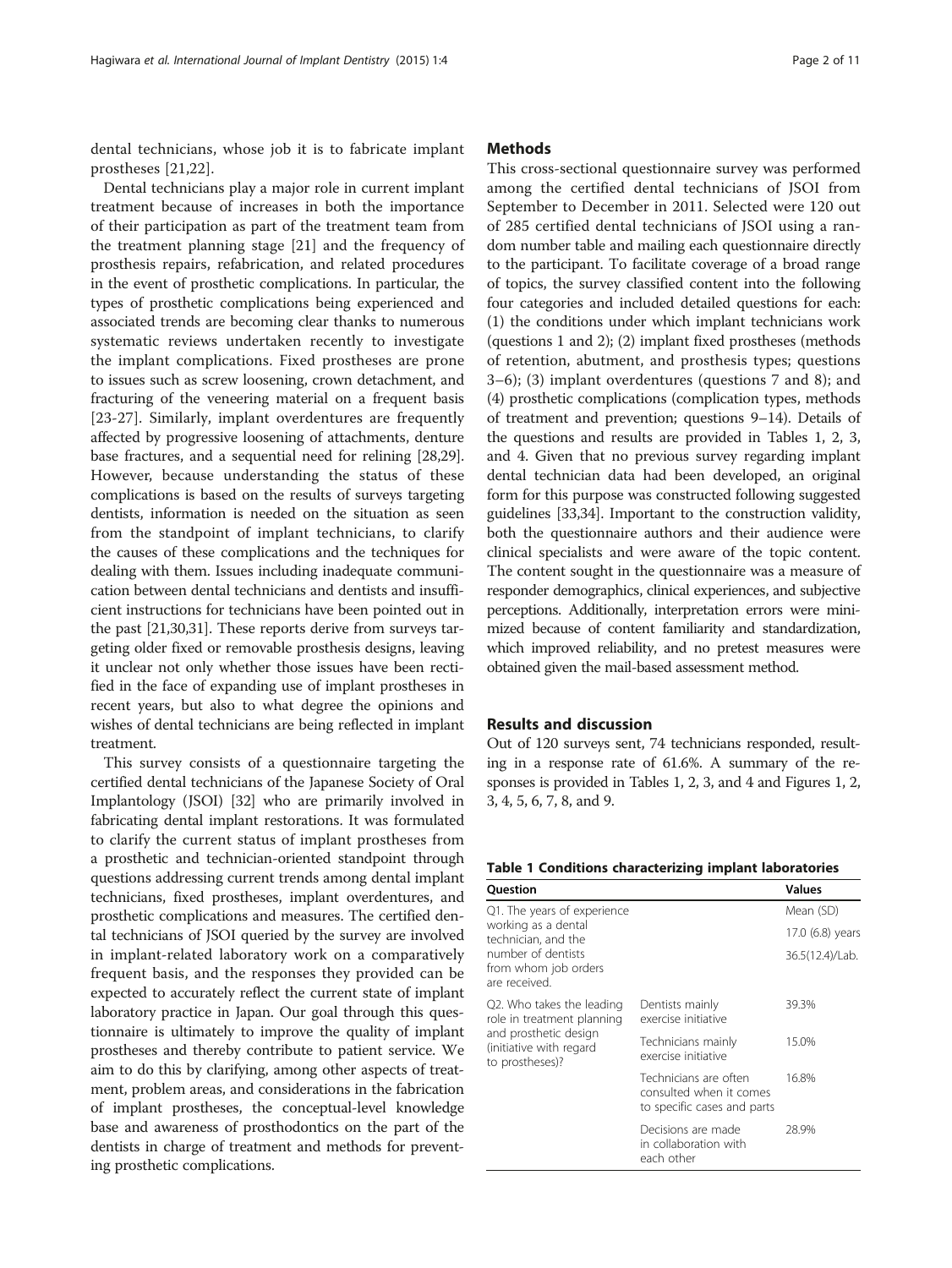## <span id="page-2-0"></span>Table 2 Implant fixed prostheses

| <b>Ouestion</b>                                               |                                                                                                                                                                                                                                                                                                                                                                                                                                                                                                                       | <b>Values</b> |
|---------------------------------------------------------------|-----------------------------------------------------------------------------------------------------------------------------------------------------------------------------------------------------------------------------------------------------------------------------------------------------------------------------------------------------------------------------------------------------------------------------------------------------------------------------------------------------------------------|---------------|
| Q3. The percentages of                                        | Cement-retained                                                                                                                                                                                                                                                                                                                                                                                                                                                                                                       | 61.4%         |
| implant fixed prostheses:                                     | Screw-retained<br>CAD/CAM (titanium)<br>CAD/CAM (zirconia)<br>Custom abutments<br>(UCLA-type abutment +<br>qold alloy)<br>Two-piece-type titanium<br>(prepable type)<br>Other<br>Porcelain fused to metal<br>crown<br>All ceramic crown (zirconia)<br>All ceramic crown (other<br>materials)<br>Indirect composites (facing<br>crown)<br>Indirect composites (jacket<br>crown)<br>Porcelain fused to metal<br>crown (full bake)<br>Porcelain fused to metal<br>crown (metal occlusal)<br>All ceramic crown (zirconia) | 38.6%         |
| Q4. What are the proportions                                  |                                                                                                                                                                                                                                                                                                                                                                                                                                                                                                                       | 19.7%         |
| of abutments used with<br>cement-retained prostheses?         |                                                                                                                                                                                                                                                                                                                                                                                                                                                                                                                       | 12.1%         |
|                                                               |                                                                                                                                                                                                                                                                                                                                                                                                                                                                                                                       | 33.2%         |
|                                                               |                                                                                                                                                                                                                                                                                                                                                                                                                                                                                                                       | 28.3%         |
|                                                               |                                                                                                                                                                                                                                                                                                                                                                                                                                                                                                                       | 6.5%          |
| Q5. What types of materials<br>(i.e. veneer, coping) are used |                                                                                                                                                                                                                                                                                                                                                                                                                                                                                                                       | 43.4%         |
| to make implant prostheses<br>in the anterior region?         |                                                                                                                                                                                                                                                                                                                                                                                                                                                                                                                       | 27.1%         |
|                                                               |                                                                                                                                                                                                                                                                                                                                                                                                                                                                                                                       | 6.6%          |
|                                                               |                                                                                                                                                                                                                                                                                                                                                                                                                                                                                                                       | 21.3%         |
|                                                               |                                                                                                                                                                                                                                                                                                                                                                                                                                                                                                                       | 2.4%          |
| Q6. What types of implant<br>fixed prostheses are used        |                                                                                                                                                                                                                                                                                                                                                                                                                                                                                                                       | 31.4%         |
| in the posterior region?                                      |                                                                                                                                                                                                                                                                                                                                                                                                                                                                                                                       | 9.1%          |
|                                                               |                                                                                                                                                                                                                                                                                                                                                                                                                                                                                                                       | 14.3%         |
|                                                               | Indirect composite veneer<br>crown (full bake)                                                                                                                                                                                                                                                                                                                                                                                                                                                                        | 22.3%         |
|                                                               | Indirect composite veneer<br>crown (metal occlusal)                                                                                                                                                                                                                                                                                                                                                                                                                                                                   | 12.6%         |
|                                                               | Metal crown                                                                                                                                                                                                                                                                                                                                                                                                                                                                                                           | 10.3%         |

Because implant treatment (implant prostheses) requires a significant amount of specialized, high-precision laboratory procedures, this area of dental care exhibits slightly different trends than prosthetic treatment as it was practiced in the past, and this work is concentrated at specialized fabrication labs. Moreover, there are many

|  |  | Table 3 Implant overdentures (IODs) |  |
|--|--|-------------------------------------|--|
|--|--|-------------------------------------|--|

| <b>Ouestion</b>                               |                                                       | <b>Values</b> |
|-----------------------------------------------|-------------------------------------------------------|---------------|
| Q7. The design of the<br>implant overdenture: | Decision made according<br>to instructions of dentist | 43.2%         |
|                                               | Work is left to technicians                           | 19.3%         |
|                                               | Decided upon through<br>consultation with each other  | 37.5%         |
| Q8. What are the proportions                  | Bar and clip                                          | 35.6%         |
| of attachment types used with<br>10DS?        | Magnet                                                | 30.2%         |
|                                               | Ball and socket                                       | 19.0%         |
|                                               | Locator                                               | 5.2%          |
|                                               | <b>FRA</b>                                            | 2.3%          |
|                                               | Other                                                 | 7.7%          |

#### Table 4 Prosthetic complications

| Question                                                                              |                                                                                                    | <b>Values</b> |
|---------------------------------------------------------------------------------------|----------------------------------------------------------------------------------------------------|---------------|
| Q9. What are the main issues                                                          | Compatibility precision issues                                                                     | 29.6%         |
| generally encountered?                                                                | Aesthetic issues                                                                                   | 33.2%         |
|                                                                                       | Occlusal issues                                                                                    | 37.2%         |
| Q10. What are the main<br>fabrication challenges                                      | Poor implant location and<br>orientation                                                           | 42.4%         |
| faced?                                                                                | Inadequate consideration of<br>occlusion                                                           | 17.0%         |
|                                                                                       | Defects and inaccuracies in<br>impression and bite registration                                    | 29.0%         |
|                                                                                       | Defective or unreasonable<br>prosthesis design                                                     | 10.6%         |
|                                                                                       | Other                                                                                              | 1.0%          |
| Q11. What are the frequently<br>received repair requests                              | Facing damage and<br>chipping                                                                      | 54.5%         |
| involving implant fixed<br>prostheses?                                                | Facing discoloration and<br>wear (indirect composite<br>veneer crowns)                             | 17.0%         |
|                                                                                       | Bridge connector fracture                                                                          | 10.0%         |
|                                                                                       | Design changes and<br>modification associated<br>with additional implants                          | 13.9%         |
|                                                                                       | Other                                                                                              | 4.6%          |
| Q12. What kind of creative                                                            | Use of metal occlusal designs                                                                      | 15.1%         |
| steps do you take in order<br>to prevent veneer fracture<br>and chipping in the molar | Use of indirect composite resin<br>material                                                        | 15.7%         |
| region?                                                                               | Devise metal coping designs                                                                        | 36.3%         |
|                                                                                       | Cover the distal-most part with<br>metal                                                           | 24.0%         |
|                                                                                       | Nothing in particular                                                                              | 8.9%          |
| Q13. What are the frequently<br>received repair requests for<br>IODs?                 | Fracturing of the denture<br>base or denture tooth<br>detachment/fracture                          | 53.8%         |
|                                                                                       | Mesostructure (attachment)<br>damage                                                               | 8.4%          |
|                                                                                       | Occlusal reconstruction due<br>to denture wear or attrition                                        | 24.1%         |
|                                                                                       | Replacement of the attachment<br>system (transition to another<br>system)                          | 8.1%          |
|                                                                                       | Other                                                                                              | 5.6%          |
| Q14. Do you have any<br>requests for dentists who<br>practice implant treatment?      | To consult technicians or allow<br>technicians to participate from<br>the treatment planning stage | 28.3%         |
|                                                                                       | To use suitable implant location<br>and orientation                                                | 31.8%         |
|                                                                                       | To improve treatment and<br>condition of soft tissue                                               | 21.8%         |
|                                                                                       | To study more about prostheses<br>and occlusion                                                    | 14.5%         |
|                                                                                       | Other                                                                                              | 3.6%          |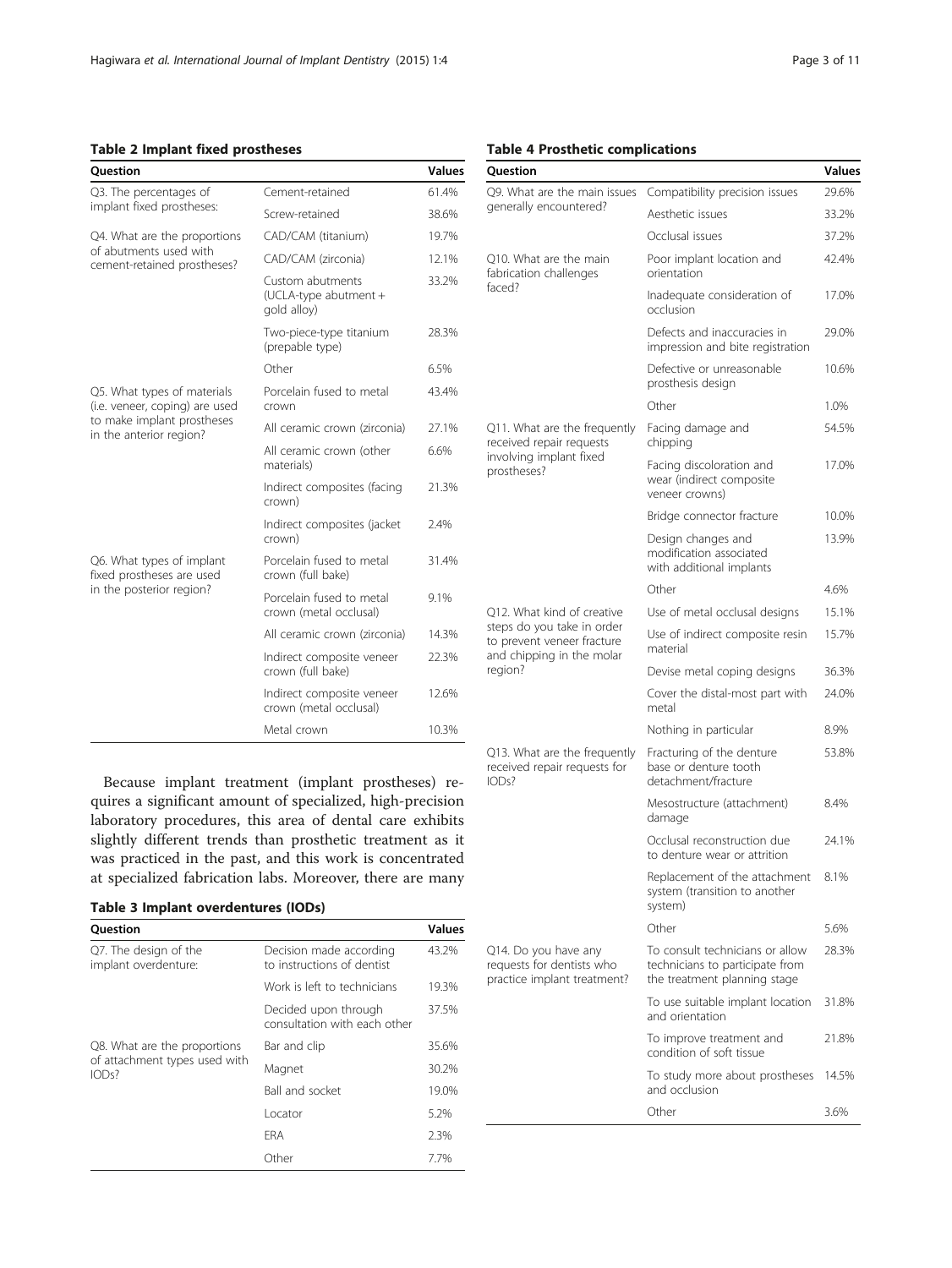<span id="page-3-0"></span>

cases in which dental technicians take initiative with regard to the design of implant prostheses, and to a certain extent, this area of care is one in which dentists do not necessarily play the leading role. In light of these circumstances, it was intended for this questionnaire to verify trends in implant treatment from a different perspective than has been used in the past, by investigating the current state of practice in the field from the dental technician perspective. By evaluating implant treatment from the standpoint of dental technology/prosthodontics and identifying current trends and problem areas, it was expected to gain information that enables highly predictable implant treatment.

1. Conditions characterizing implant laboratories (Table [1\)](#page-1-0)

The dental technicians who responded to this questionnaire have an average of about 17 years of experience in the field, indicating that they possess an adequate level of fabrication experience. In light of the reality that dental implant treatment is a

comparatively new field, these personnel can be proficient with digital techniques as they differ from past generations of technicians who practiced the craft. On average, each dental technician serves about 36.5 customers, although that number varies depending on the scale of the fabrication lab at which they work. While implant laboratory work consists of complex processes, the fees are high, and labs generate a stable flow of revenue given a constant stream of work requests (Q1). Dentists play a leading role in 39.3% of the time in implant treatment planning and prosthetic design, and dental technicians are consulted concerning cases and part usage 34.7% of the time, suggesting the approach to implants is driven by prosthetic considerations (by dentists) to some degree. However, because dental technicians indicated that they take the initiative 15% of the time, it is impossible to ignore issues involving the care, skill, and judgment of dentists offering implant treatment. This is distinct from the question of whether communication or

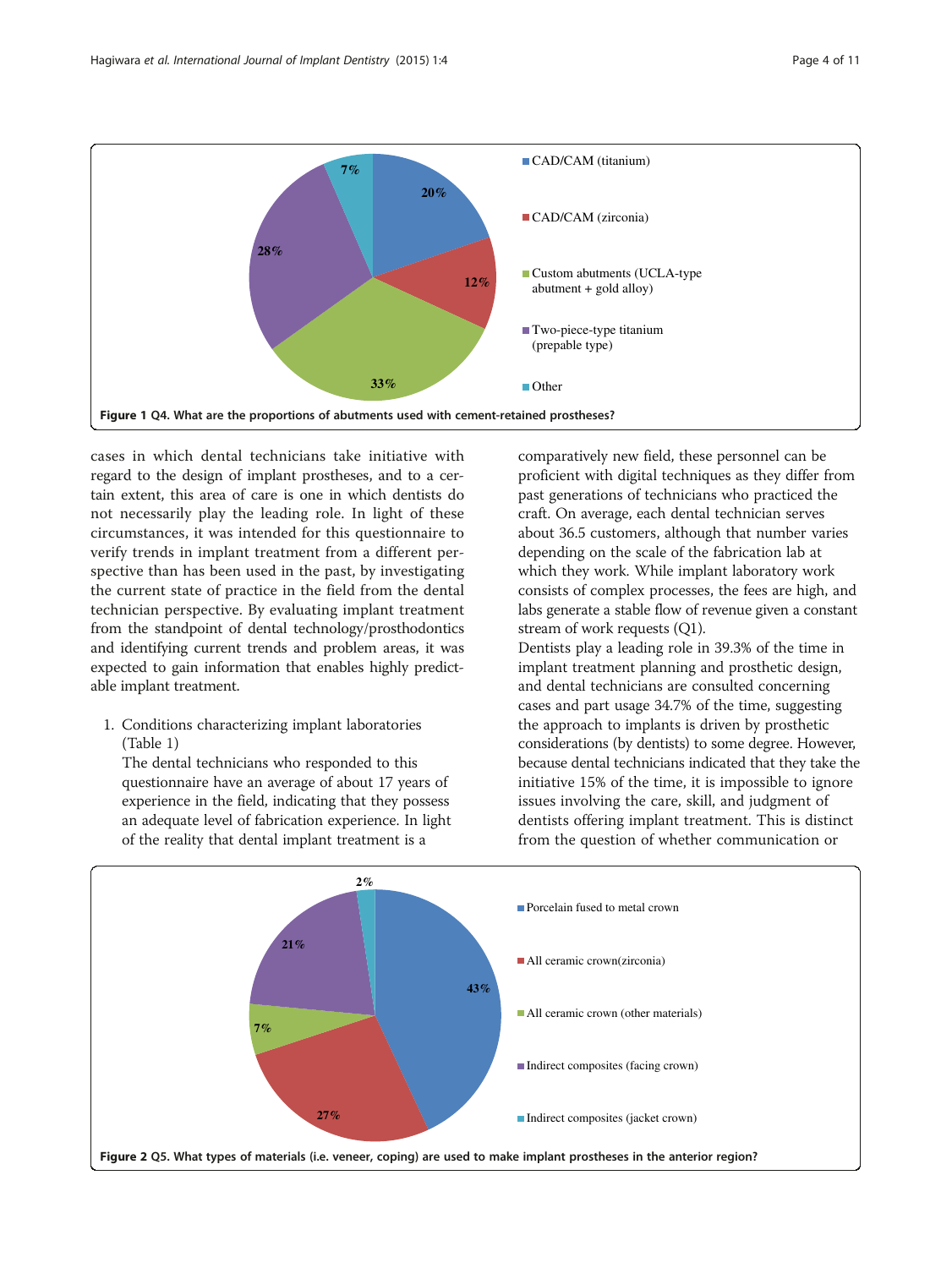<span id="page-4-0"></span>

information transmission between dentists and dental technicians is adequate, but rather relates to implant treatment knowledge, especially decisions about which prostheses and other treatment tools to use. The repercussions of this problem extend to the rate of incidence of prosthetic complications occurring after the start of functional use, their prevention, and the measures that are undertaken to address them (Q2).

Education of dental technicians varies by country, and there are a variety of means by which personnel master fabrication knowledge and skills. For example, a survey of dental technicians in the UK conducted by Bower et al. [\[35\]](#page-10-0) reveals that while subjects read commercial magazines published for dental technicians, they rarely subscribed to academic journals in the field of prosthodontics, and two thirds of the survey's respondents had never attended a training course on fabrication practices. By contrast, certified dental technicians of JSOI are required to belong to an academic society and to participate in



society meetings and certification courses to maintain their credentials. Subscription to JSOI's journal is an example of the advantages of membership for continuing education.

2. Implant fixed prostheses (Table [2\)](#page-2-0) Implant fixed prostheses employ either cement or screw retention. While there are a variety of reports comparing the two methods in terms of such metrics as their respective prognoses, success rates, and advantages and disadvantages [\[7](#page-9-0)[,36-38](#page-10-0)], no reports have been published concerning their relative frequency of use. Our questionnaire indicated a distribution of 61.4% cement-retained versus 38.6% screw-retained prostheses (Q3), suggesting that cement retention is used more frequently in Japan. Unfortunately, the fabrication-oriented focus of this survey prevented clarification of the types of cement used for cement retention and the breakdown between provisional and definitive cement. Next, concerning the types of abutments used with cement-retained prostheses (Q4) (Figure [1](#page-3-0)), CAD/CAM abutments accounted for about one third of the total (titanium, 19.7%; zirconia, 12.1%), and custom

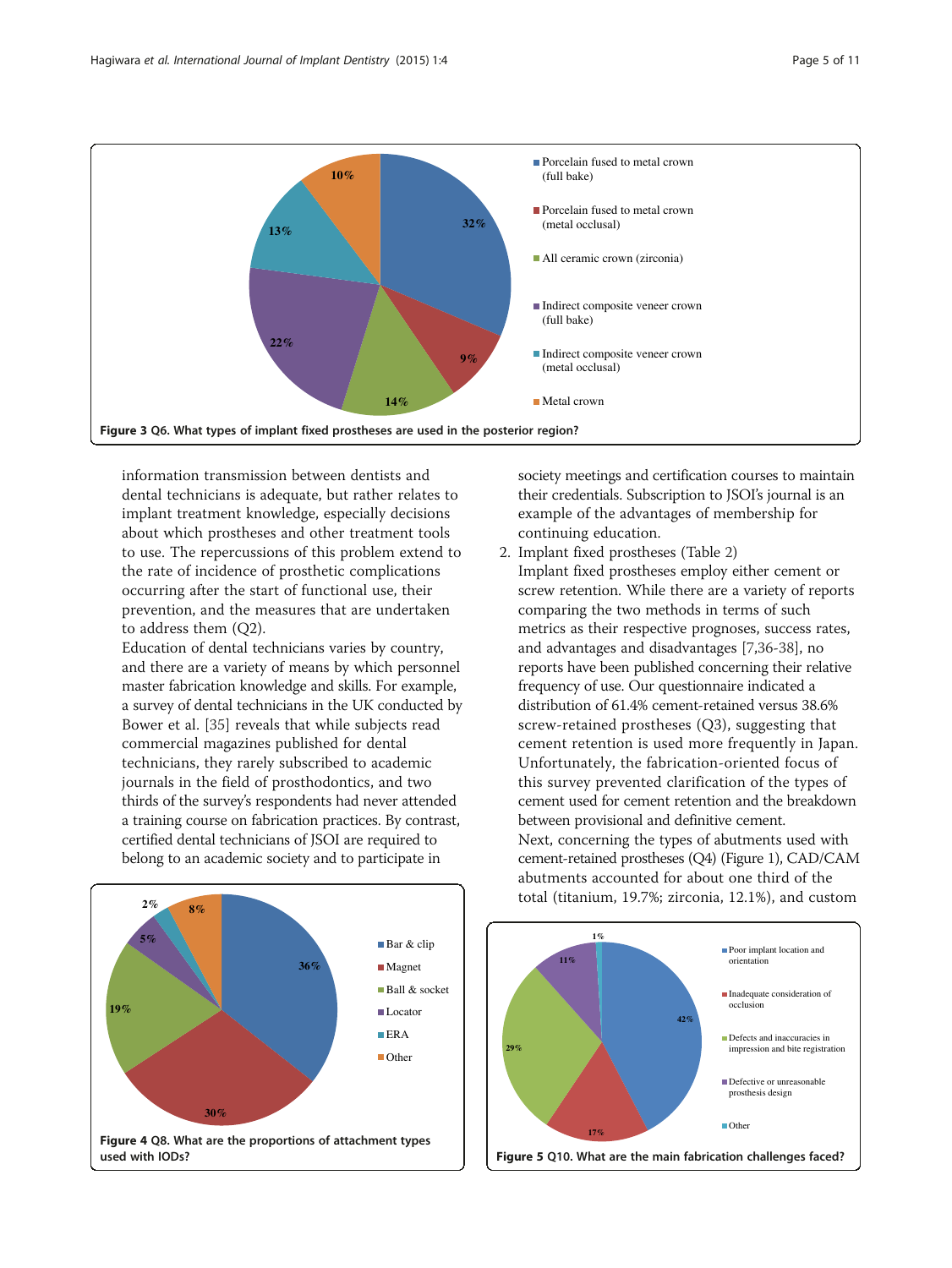<span id="page-5-0"></span>

UCLA-type abutments made from cast gold alloy accounted for about the same proportion. It is likely that this breakdown is because, in many cases, implant systems using fabricated crowns are not supported by CAD/CAM abutments. CAD/CAM system use is also subject to numerous limitations because of the licensing process imposed by the Ministry of Health, Labour and Welfare (MHLW) in Japan, which is strict when compared with its constituents in other countries. The questionnaire also indicated that titanium two-piece abutments (preparable type) are used in about the same proportion; 28% of the time. This reflects such factors as efforts to keep laboratory costs down and to shorten delivery time frames, in addition to the above reasons. Concerning the types of prostheses used in the anterior region (i.e., veneering materials), the questionnaire indicated a trend toward selection of roughly the same materials for both single crowns and bridges (Q5) (Figure [2\)](#page-3-0). As a rule, porcelain fused to metal (PFM)

crowns accounted for 43.7% of the total, but selection of metal-free restorations using zirconia has been increasing in recent years, reaching approximately 27.1%. Incidentally, veneering porcelain was also used as the veneer material for zirconia copings. The questionnaire also indicated that while highly filled indirect composites such as Estenia (Kuraray, Osaka, Japan) were used 21.3% of the time, primarily for facing crowns, these materials were used infrequently for jacket crowns (2.4%). There is a low risk of facing damage and chipping for prostheses in the anterior region. Nonetheless, the questionnaire revealed the unexpected result that indirect composite facing crowns accounted for 21.3% of the total. This may be because there are many indirect composite resins (Estenia, Ceramage, etc.) available in Japan, and crowns and bridges in the anterior region (natural abutment teeth) are covered by certain types of insurance in the country (National Health Insurance and Social Insurance), with the result that Japanese

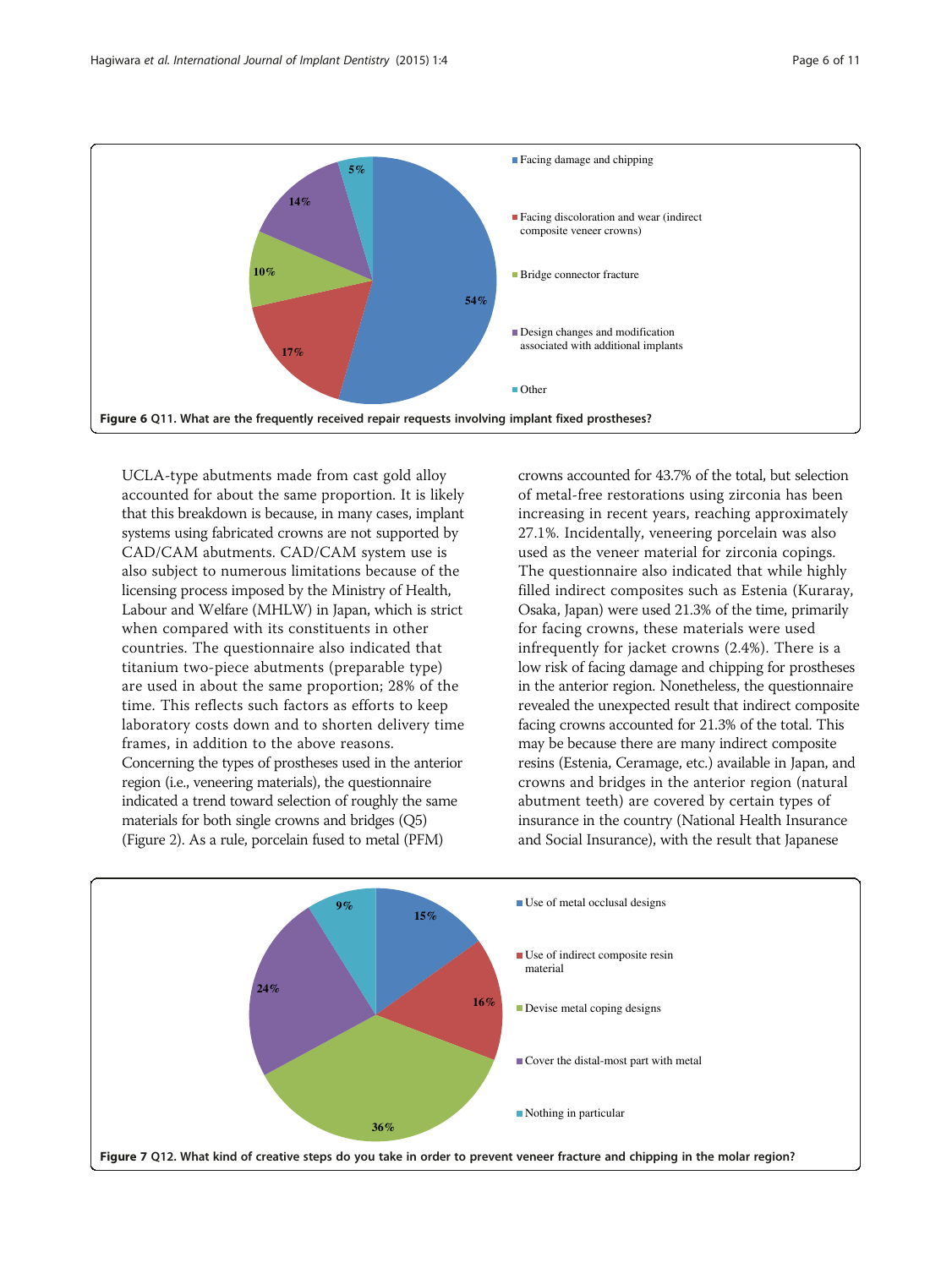<span id="page-6-0"></span>

dentists are familiar with these materials and use them frequently. Consequently, it can be surmised that using these materials in implant prostheses is more common than in Europe and the USA. However, no survey of prosthesis selection has yet been carried out, and future research on that subject is expected. Concerning the types of prostheses used in the posterior region (Q6) (Figure [3\)](#page-4-0), PFM design accounts for about 40% of the total, although the questionnaire also revealed a trend (in 9.1% of all cases) toward metal occlusal designs to avoid fracture and chipping of the veneer material. The same trend is evident in indirect composite facing crowns, where metal occlusal designs are used in about 35% of all cases that this type of prosthesis represents. In the past, the PFM crown was frequently used in implant crowns and bridges. However, a trend is seen

toward increasing indirect composite resin use as a veneer material for implant superstructures. In addition to improvements in the physical properties (strength, wear resistance, and discoloration resistance) of indirect composites in recent years, their selection as veneer materials that chemically bond to titanium against the backdrop of increasing CAD/CAM-designed titanium frameworks, because of the low reliability of veneering porcelain, in terms of bonding strength, when used with titanium frames. There is also a greater possibility of direct (in-mouth) repair of failed veneering materials and greater shock-absorbing potential relative to occlusal force in comparison with porcelain [[39\]](#page-10-0). The trend to adhere resin materials instead of porcelain, from Brånemark and colleagues' recommendations for acrylic resin as an occlusal surface material in the

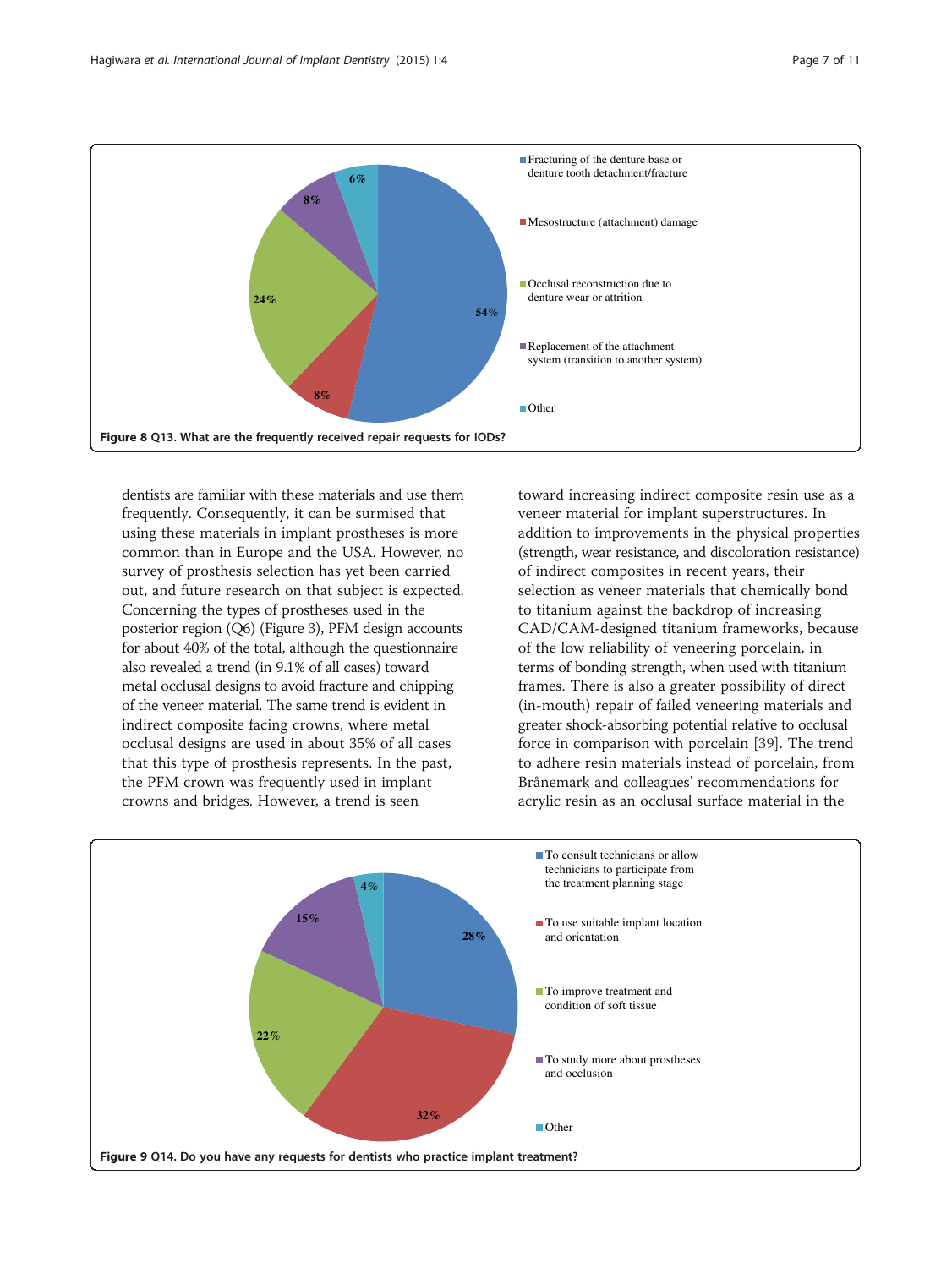early 1980s, also cannot be ignored [[40\]](#page-10-0). All metal crowns were used about 10.3% of the time in molar regions because of a lack of strong aesthetic requirements. Zirconia, however, accounted for 14.3%; only about half of its use in the anterior region. Possible reasons include this region not being an aesthetic area and veneer material fracture and chipping problems that have yet to be completely resolved [\[23](#page-9-0)[,41,42\]](#page-10-0).

- 3. Implant overdentures (IODs) (Table [3](#page-2-0)) Some 19% of IOD design work is left to technicians, while 80% is performed according to the instructions of, or in consultation with, dentists (Q7). As was the case with the question concerning overall prosthesis design described above, these results indicate that a team approach is being put into practice. Bar and clip attachments were most commonly used for IODs, followed by magnet, ball, and socket, and Locator attachments (Q8) (Figure [4](#page-4-0)). It is noteworthy among the questionnaire results that magnetic attachment use is highest in Asian countries, including Japan [\[43](#page-10-0)]. Additionally, it is thought that the low use of Locators (5.2%) is strongly influenced by Japan's strict pharmaceutical regulations and because the MHLW in Japan had not yet licensed the device at the time the questionnaire was administered. Conversely, ball and socket attachments have been standardized by major implant manufacturers, and the freedom with which prefabricated parts can be used has led to their comparatively broad use. IOD use in Japan is by no means widespread; a survey of IOD use in ten countries by Carlsson et al. [\[44\]](#page-10-0) revealed that the adoption rate of these devices in Japan was just 7% for individuals with mandibular edentulism. This number was lower than in any of the other nine countries, and future changes in IOD use in Japan are a topic that remains interesting.
- 4. Prosthetic complications (Table [4](#page-2-0)) According to Papaspyridakos et al. [[2](#page-9-0)], indicators such as implant level (the relationship between the implant and bone) and the state of soft tissue around the implant are the most frequently used indices of implant success, followed by the presence and status of any implant prosthetic complication. Implant prosthetic complications include materials sciencerelated factors, biomechanical and occlusion-related factors, and aesthetic factors. A systematic review of numerous complications that have been reported recently reveals the prostheses, restoration methods, materials, and areas most susceptible to complications [[2](#page-9-0),[23-29\]](#page-9-0). Additionally, the frequency of prosthesis repairs, and repair costs cannot be ignored from a medical economic standpoint [\[2](#page-9-0)].

Of the problems and issues generally encountered on the laboratory side, compatibility precision,

aesthetic issues, and occlusal issues each accounted for about one third of the total (Q9). When these results are examined in connection with laboratory challenges (Q10) (Figure [5](#page-4-0)), it becomes clear that technicians regard poor implant location and orientation (42.4%) as obstacles to success. Many other issues derived from factors such as dentists' skill level and treatment planning knowledge are directly related to quality implant treatment, such as defects and inaccuracies in impression-taking and bite registration (29%), inadequate establishment of appropriate occlusal schemes (17%), and deficient or unreasonable prosthesis design (10.6%). These issues can easily give rise to a variety of prosthetic complications after initiating functional use (and may also lead to biological complications), and dentists who offer dental implant treatment should reflect on improving their techniques. In particular, unsuitable implant locations, positions, and orientations can be prevented through appropriate preoperative examination and planning based on diagnostic wax-ups and surgical templates.

Looking at repair requests (i.e., complications) involving the superstructures of fixed implant prostheses (Q11) (Figure [6\)](#page-5-0), facing damage and chipping accounted for more than half of all requests (54.5%). Generally speaking, there are many reports that indicate a high incidence of complications related to fixed prostheses involving abutment screw loosening, detachment of cement-retained crowns, and veneer (porcelain/composite resin) fracturing and damage. Because this question addressed repair of implant prostheses, we did not obtain information about complications that can be resolved in a chair-side setting. However, the high rate of requests for facing repairs makes it clear that veneer material chipping and similar issues are occurring at a high frequency [[25-27](#page-9-0)].

Although the literature includes reports indicating a greater incidence of chipping and fractures for veneering porcelain than hardened resin [\[45,46](#page-10-0)] and for bridges than single crowns [[26,27\]](#page-9-0), this questionnaire does not shed light on the relative repair rates for porcelain and composite resin, nor the types of prostheses most likely to experience these issues. In the future, it would be worthwhile to conduct follow-up surveys on the differences among veneering materials and prostheses as well as veneer material failure trends.

Other cases requiring repair seen by technicians include facing discoloration (veneering composite resin) (17%) (Figure [7\)](#page-5-0) and design changes and modification requests associated with additional implants (13.9%). Studies have pointed to issues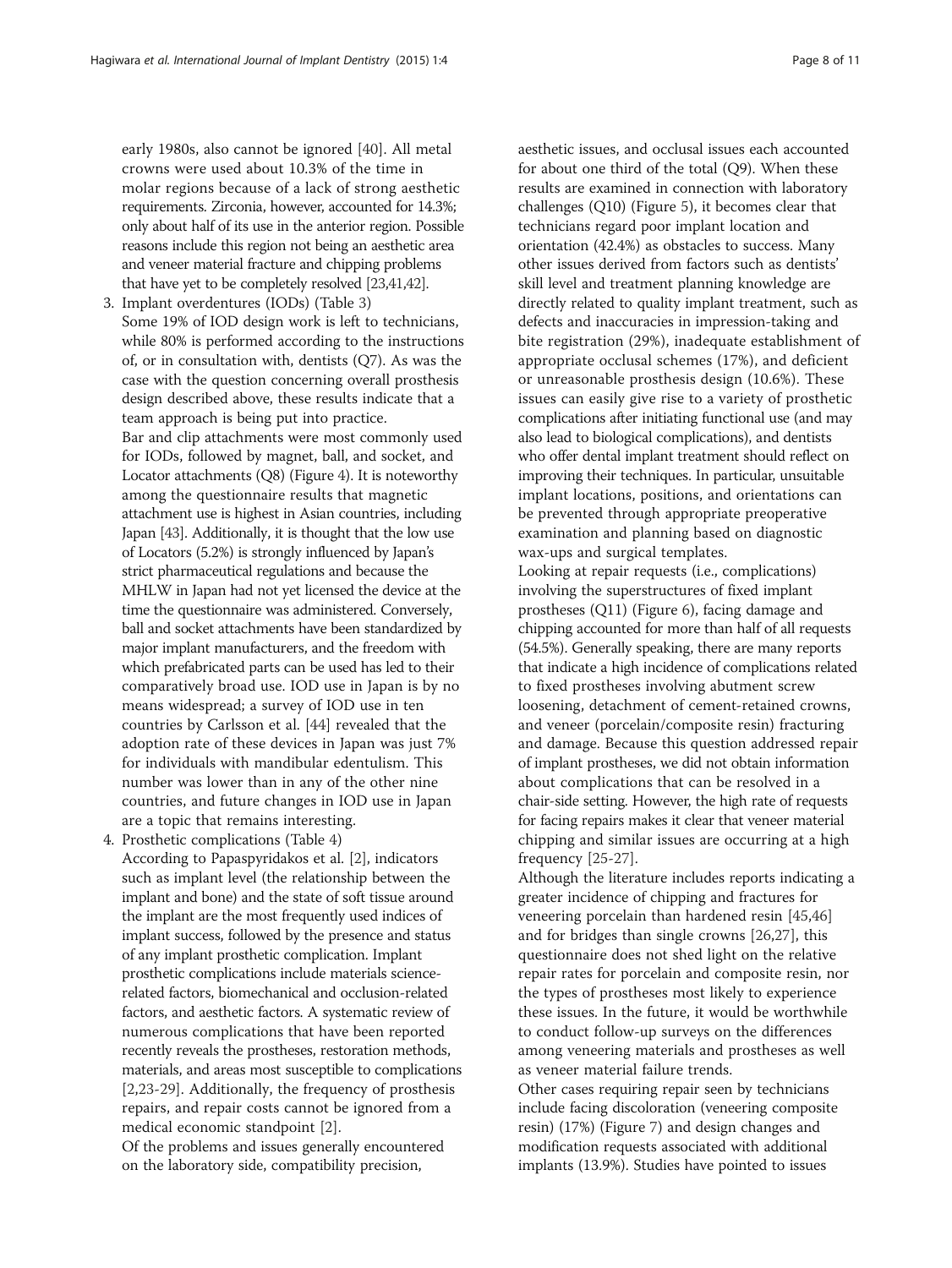related to degradation of materials science characteristics for veneering composites that are distinct from those associated with porcelain, including loss of glossiness because of the deterioration of the surface and discoloration, wear, and attrition due to long-term use [[47\]](#page-10-0). It is interesting to note how relatively frequently repairs are performed to address these issues. It has become clear that no small number of laboratory work requests deal with these issues experienced by patients undergoing implant treatment because of changes over time in the area surrounding existing implant treatments that occasionally necessitate additional implants and superstructure design changes or modifications.

The questionnaire revealed several creative steps, based on laboratory considerations, being taken to prevent veneer chipping and fractures, a frequent and problematic prosthetic complication (Q12) (Figure [7](#page-5-0)). Technicians were taking into account metal (including zirconia) coping designs (36.3%), covering only the distal-most part of the molar region with metal (24%), using veneering composite resin (15.7%), and using metal occlusal designs (15.1%). The type of coping is important in preventing veneer fractures, and it is necessary to secure adequate veneering material thickness and to consider the dispersion of stress [[48\]](#page-10-0). Particularly as zirconia becomes more common, there has been a move to improve coping designs using CAD/CAM and to exercise care concerning the prevention of veneering porcelain fracture [\[49,50](#page-10-0)]. Responses to this survey support the idea that this concept has been gaining popularity among technicians in recent years. Conversely, it was not expected that 15.7% of respondents would indicate that they use composite resin to prevent veneering material fractures. Moreover, there is no evidence that veneering composites are more resistant to fracture than porcelain (as they are more prone to chipping) [\[45,46\]](#page-10-0). As noted above, veneering composites are often used in Japan, and one theory is that this trend is driven by a conceptual assumption that veneering composites are softer than porcelain and less likely to fracture from a materials science standpoint. It can be concluded that the ability to repair prostheses directly in the mouth is also a deciding factor. More than half of all repair requests for IODs (i.e., complications) (Q13) (Figure [8](#page-6-0)) involve fracturing of the denture base or denture tooth detachment (53.8% of all repair requests). The questionnaire also revealed that reconstruction of occlusion because of wear or attrition of denture teeth (24.1%) is a frequent issue leading to laboratory orders. While the literature includes reports of frequent IOD-related

prosthetic complications such as attachment-related compromised retention, detachment or fracturing of denture teeth, relining, and attachment damage [[25](#page-9-0),[28](#page-9-0),[29](#page-9-0)], this survey showed a somewhat different trend. It can be inferred that these results differ from actual complication trends because they constitute responses to cases sent to labs as repair requests, and because the survey targeted dental technicians. The causes of this phenomenon can be found in responses to other questions as described above. In short, the questionnaire suggested the possibility that inadequate awareness of prosthetics is making IOD complications in Japan more complex, with issues including the comparatively frequent use of resin bases, problems with implant location and orientation, and inadequate consideration of occlusion by dentists.

Finally, technicians gave voice to the several requests for dentists, who are their customers, as a result of their daily experiences accomplishing implant laboratory procedures (Q14) (Figure [9\)](#page-6-0). These included asking dentists to use suitable implant location and orientation (31.8%), to allow technicians to participate and consult with technicians from the treatment planning stage (28.3%), to improve consideration of soft tissue as well as its condition (21.8%), and to add more in-depth knowledge of prosthesis and occlusal design (14.5%). As observed, implant location and orientation issues in particular not only complicate technical work, but may also cause a variety of complications after the initiation of loading. For cases involving a broad range of implant prostheses and occlusal reconstruction, if not all cases, the dental technicians should be a part of the team from the treatment planning stage to enable restoration-driven implant treatment in the true sense of the term. At the same time, a dentist with an extensive understanding of prosthodontics should play the leading role in treatment of such cases. This survey succeeded in identifying prosthetic problems by examining implant prosthetic complications from the dental technician's perspective. As stated in the description of the survey's purpose, it is hoped that dentists make use of this report to reaffirm prosthetic concepts and awareness so that there is achievement of predictable implant prosthetic treatment.

### Conclusions

This survey served to clarify the current status of implant prosthodontics, issues, and considerations in their fabrication, and the status of prosthetic complications and preventive initiatives, all from a laboratory perspective.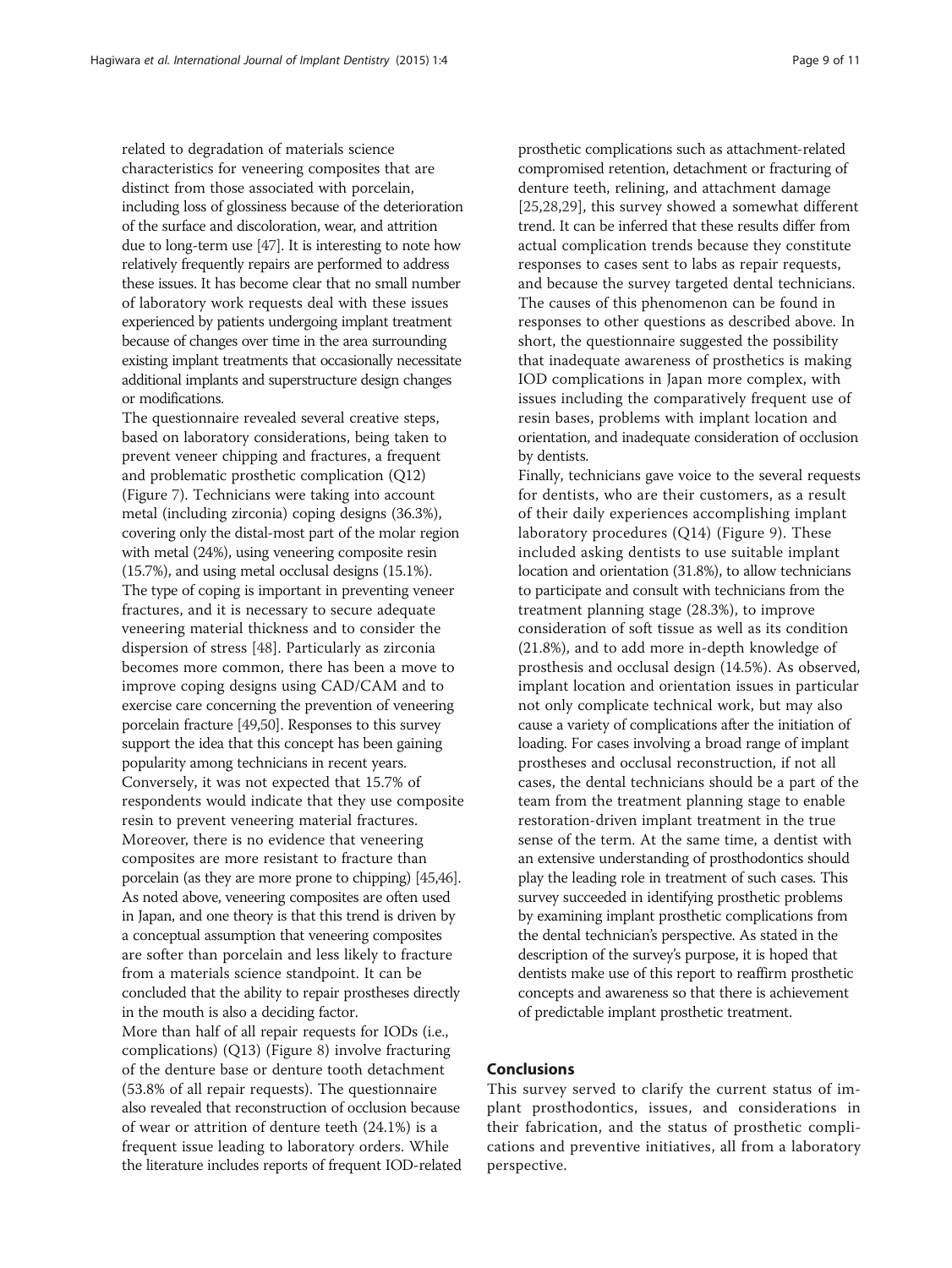- <span id="page-9-0"></span>1. Concerning implant treatment, it was concluded that dentists either play the leading role or work in collaboration with technicians, including in the formulation of treatment direction and that a team approach has been achieved to a certain extent.
- 2. This survey identified the problems that technicians address on a frequent basis in the fabrication of prostheses (these should be noted by dentists), including implant location and angulation, impression and bite registration precision, and occlusal considerations.
- 3. Concerning prevention of veneer fractures, it was also concluded that the best approach consists of metal occlusal (including a metal backing for the distal-most area) and coping designs.
- 4. The results of this survey suggest that, to fabricate prostheses with a high level of predictability, functional utility, and aesthetic satisfaction, it is necessary to reaffirm the importance of dentists increasing their prosthetic knowledge and working together with dental technicians to develop comprehensive treatment plans, design prostheses, and accomplish occlusal reconstruction.

#### Competing interests

The authors have declare that they have no competing interests.

#### Authors' contributions

TN, YS, KI, TI and SN were compiled and aggregate of the questionnaire. YH and TS conceived of the study and participated in its design and coordination and helped to draft the manuscript. All authors read and approved the final manuscript.

#### Acknowledgements

This paper was partially supported by a Grant-in-Aid for Scientific Research (C) (No. 24592935) from the Japan Society for the Promotion of Science.

#### Author details

<sup>1</sup>Implant Dentistry, Nihon University School of Dentistry, Dental Hospital, 1-8-13 Kandasurugadai, Chiyoda-ku, Tokyo 101-8310, Japan. <sup>2</sup>Department of Dental Specialties, Mayo Clinic, Mayo Clinic, 200 First Street SW, Rochester, MINN 55905, USA.

# Received: 13 October 2014 Accepted: 22 January 2015

#### References

- Att W, Stappert C. Implant therapy to improve quality of life. Quintessence Int. 2003;34:573–81.
- 2. Papaspyridakos P, Chen CJ, Singh M, Weber HP, Gallucci GO. Success criteria in implant dentistry: a systematic review. J Dent Res. 2012;91:242–8.
- 3. Shumaker ND, Metcalf BT, Toscano NT, Holtzclaw DJ. Periodontal and periimplant maintenance: a critical factor in long-term treatment success. Compend Contin Educ Dent. 2009;30:388–90.
- 4. Abduo J, Bennani V, Waddell N, Lyons K, Swain M. Assessing the fit of implant fixed prostheses: a critical review. Int J Oral Maxillofac Implants. 2010;25:506–15.
- 5. Weber HP, Sukotjo C. Does the type of implant prosthesis affect outcomes in the partially edentulous patient? Int J Oral Maxillofac Implants. 2007;22:140–72.
- 6. Monteiro DR, Goiato MC, Gennari Filho H, Pesqueira AA. Passivity in implant-supported prosthesis. J Craniofac Surg. 2010;21:2026–9.
- 7. Chaar MS, Att W, Strub JR. Prosthetic outcome of cement-retained implantsupported fixed dental restorations: a systematic review. J Oral Rehabil. 2011;38:697–711.
- 8. Klineberg IJ, Trulsson M, Murray GM. Occlusion on implants is there a problem? J Oral Rehabil. 2012. doi:10.1111/j.1365-2842.2012.02305.x
- 9. Taylor TD, Wiens J, Carr AB. Evidence-based considerations for removable prosthodontic and dental implant occlusion: a literature review. J Prosthet Dent. 2005;94:555–60.
- 10. Levine RA, Nack G. Team treatment planning for the replacement of esthetic zone teeth with dental implants. Compend Contin Educ Dent. 2011;32:44–50.
- 11. Elian N, Ehrlich B, Jalbout Z, Cho SC, Froum S, Tarnow D. A restoratively driven ridge categorization, as determined by incorporating ideal restorative positions on radiographic templates utilizing computed tomography scan analysis. Clin Implant Dent Relat Res. 2009;11:272–8.
- 12. Bartlett D. Implants for life? A critical review of implant-supported restorations. J Dent. 2007;35:768–72.
- 13. Patel PM, Lynch CD, Sloan AJ, Gilmour AS. Treatment planning for replacing missing teeth in UK general dental practice: current trends. J Oral Rehabil. 2010;37:509–17.
- 14. Lang-Hua BH, Lang NP, Lo EC, McGrath CP. Attitudes of general dental practitioners towards implant dentistry in an environment with widespread provision of implant therapy. Clin Oral Implants Res. 2012. doi:10.1111/j.1600-0501.2012.02537.x. [Epub ahead of print].
- 15. Gatten DL, Riedy CA, Hong SK, Johnson JD, Cohenca N. Quality of life of endodontically treated versus implant treated patients: a University-based qualitative research study. J Endocrinol. 2011;37:903–9.
- 16. Johannsen A, Wikesjö U, Tellefsen G, Johannsen G. Patient attitudes and expectations of dental implant treatment—a questionnaire study. Swed Dent J. 2012;36:7–14.
- 17. Pavel K, Seydlova M, Dostalova T, Zdenek V, Chleborad K, Jana Z, et al. Dental implants and improvement of oral health-related quality of life. Community Dent Oral Epidemiol. 2012;40 Suppl 1:65–70. doi:10.1111/j.1600-0528.2011.00668.x.
- 18. Mattheos N, Collier S, Walmsley AD. Specialists' management decisions and attitudes towards mucositis and peri-implantitis. Br Dent J. 2012;212(1):E1. doi:10.1038/sj.bdj.2012.1.
- 19. Vasak C, Fiederer R, Watzek G. Current state of training for implant dentistry in Europe: a questionnaire-based survey. Clin Oral Implants Res. 2007;18:668.
- 20. De Bruyn H, Koole S, Mattheos N, Lang NP. A survey on undergraduate implant dentistry education in Europe. Eur J Dent Educ. 2009;13:3–9.
- 21. Afsharzand Z, Rashedi B, Petropoulos VC. Dentist communication with the dental laboratory for prosthodontic treatment using implants. J Prosthodont. 2006;15:202–7.
- 22. Lang M. Professional cooperation between dentist and laboratory technician. Implant Dent. 1999;8:25–8.
- 23. Raigrodski AJ, Hillstead M, Meng GK, Chung KH. Survival and complications of zirconia-based fixed dental prostheses: a systematic review. J Prosthet Dent. 2012;107:170–7.
- 24. Papaspyridakos P, Chen CJ, Chuang SK, Weber HP, Gallucci GO. A systematic review of biologic and technical complications with fixed implant rehabilitations for edentulous patients. Int J Oral Maxillofac Implants. 2012;27:102–10.
- 25. Goodacre CJ, Bernal G, Rungcharassaeng K, Kan JY. Clinical complications with implants and implant prostheses. J Prosthet Dent. 2003;90:121–32.
- 26. Jung RE, Pjetursson BE, Glause R, Zembic A, Zwahlen M, Lang NP. A systematic review of the 5-year survival and complication rates of implantsupported single crowns. Clin Oral Implants Res. 2008;19:119–30.
- 27. Vere J, Bhakta S, Patel R. Prosthodontic complications associated with implant retained crowns and bridgework: a review of the literature. Br Dent J. 2012;212:267–72.
- 28. Andreiotelli M, Att W, Strub JR. Prosthodontic complications with implant overdentures: a systematic literature review. Int J Prosthodont. 2010;3:195–203.
- 29. Cehreli MC, Karasoy D, Kokat AM, Akca K, Eckert SE. Systematic review of prosthetic maintenance requirements for implant-supported overdentures. Int J Oral Maxillofac Implants. 2010;25:163–80.
- 30. Hatzikyriakos A, Petridis HP, Tsiggos N, Sakelariou S. Considerations for services from dental technicians in fabrication of fixed prostheses: a survey of commercial dental laboratories in Thessaloniki, Greece. J Prosthet Dent. 2006;96:362–6.
- 31. Afsharzand Z, Rashedi B, Petropoulos VC. Communication between the dental laboratory technician and dentist: Work authorization for fixed partial dentures. J Prosthodont. 2006;15:123–8.
- 32. Kawazoe T. Introduction of Japanese Society of Oral Implantology. Int J Oral Sci. 2009;1:13–5.